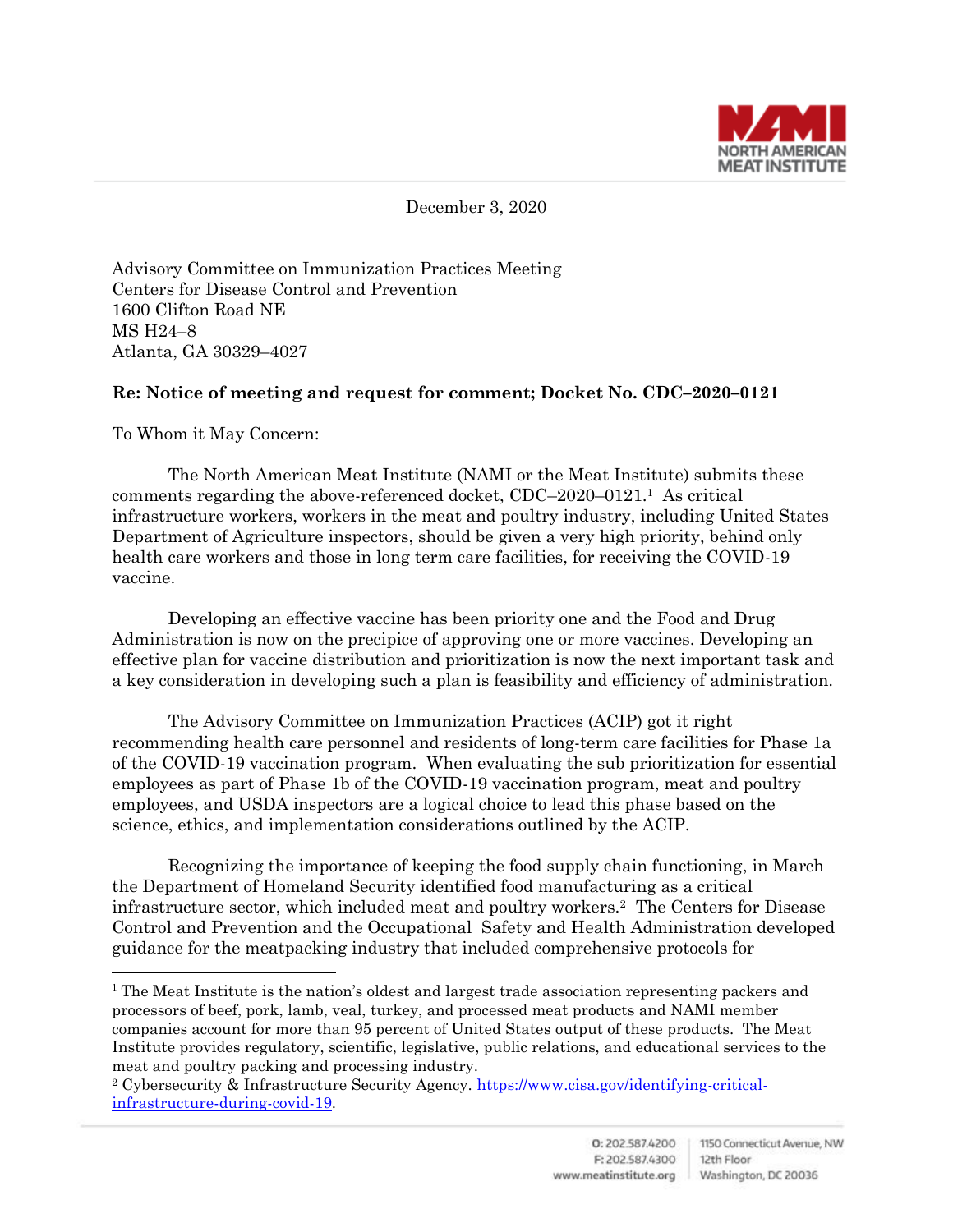December 3, 2020 Page 2 of 3

companies to follow, including daily health screening of employees before they enter facilities.

Those protocols have been in place for months, putting meatpacking facilities in an ideal position to administer the vaccine to large numbers of workers in an orderly and efficient fashion. Many meatpacking facilities have medical personnel on site to facilitate vaccination and already have programs in place to administer other vaccines to their employees. Meatpacking companies also have education programs underway to ensure workers receive information about the importance and safety of vaccination. The infrastructure already in place for these programs can be easily and quickly adapted to deliver safe, effective vaccines for COVID-19 in the meat and poultry industry.

Like other critical infrastructure sectors, the meat and poultry industry was among the earliest to face the unprecedented challenges of the COVID-19 pandemic. Since March, as scientific understanding knowledge of COVID-19 transmission and prevention improved, meat packing facilities have successfully implemented guidance for programs and controls to reduce cases and protect employee safety, despite worsening surges across the United States. Cases amongst meatpacking facility employees have decreased significantly, but vaccination remains a critical tool for effectively protecting meatpacking employees, while keeping America's farms working and grocery stores stocked.

When evaluating the science to determine the sub prioritization of the essential workforce for Phase 1b of vaccine allocation meat and poultry workers are ideal candidates given the CDC's discussions regarding how those workers have been affected by the pandemic. Regarding the ethical principles associated with COVID-19 vaccine prioritization, meat and poultry employees are ideal candidates for high sub prioritization within Phase 1b because many meat and poultry establishments are in rural communities that can experience challenges with access to adequate health care. Placing meat and poultry plants at the top of the list for Phase 1b allocation can help maximize the health of the entire rural community because the establishment is often the town or county's largest employer. Prioritizing meat and poultry workers also can help mitigate health inequalities given much of the workforce is comprised of minorities, immigrants, or those with lower socioeconomic status.

Finally, when evaluating the implementation considerations, meat and poultry industry employees remain a strong candidate for high sub prioritization in Phase 1b vaccine allocation. Again, many larger meat and poultry establishments have medical personnel on staff or contract to screen employees for symptoms, administer tests, and manage existing employee health programs, such as annual Flu vaccine programs. Administering the COVID-19 vaccine can easily fit into the existing health program infrastructure of many in the meat and poultry establishments. This approach also is consistent with the views of The Committee on Equitable Allocation of Vaccine for the Novel Coronavirus, part of the National Academies of Sciences, Engineering, and Medicine, which concluded that people in the population group that includes meat and poultry